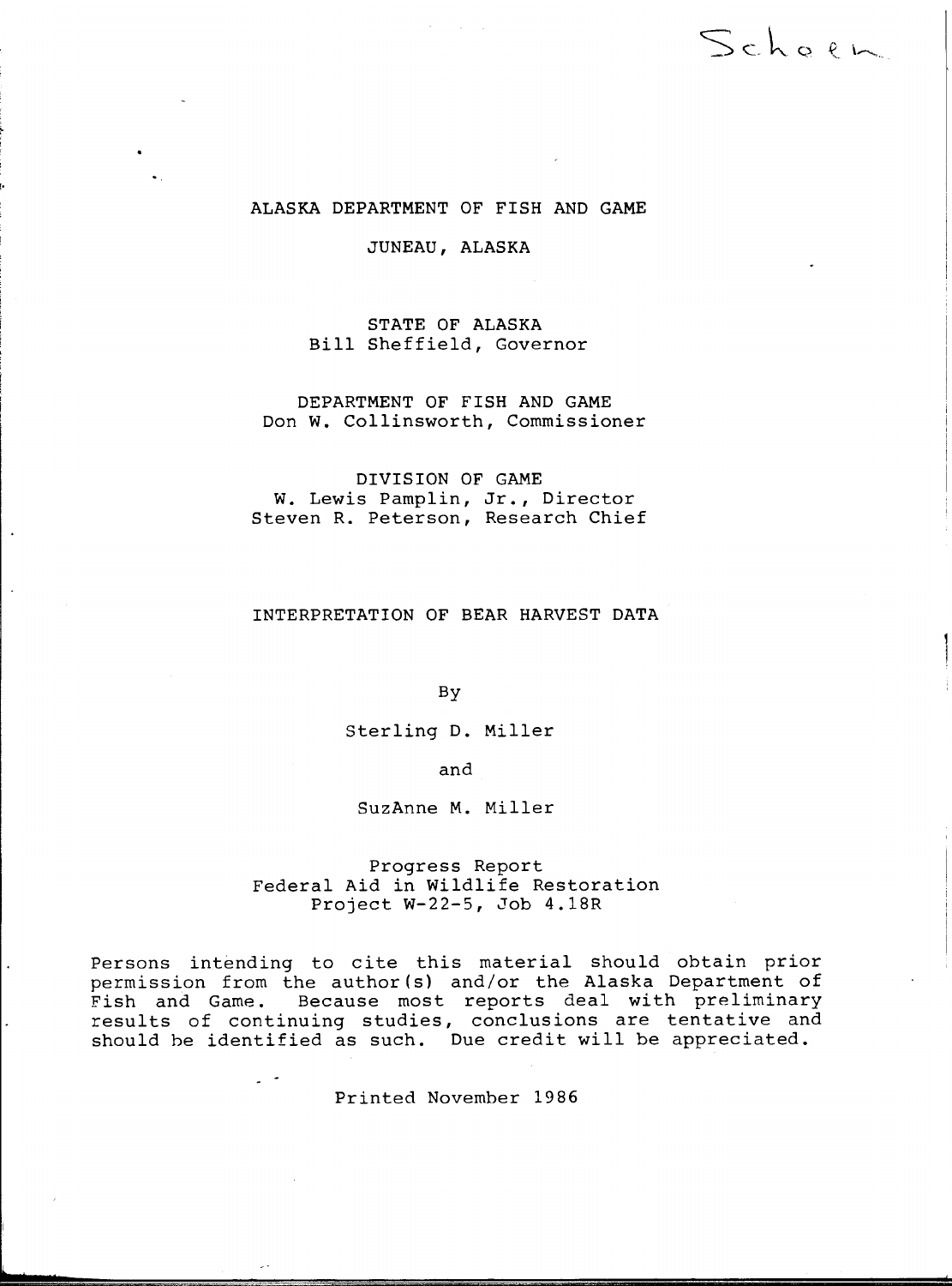# PROGRESS REPORT (RESEARCH)

State: Alaska

Cooperators: None

Project No.: W-22-5 Project Title: Biq Game Investigations Job No.: 4.18R Job Title: Interpretation of Bear

Harvest Data

Period Covered: 1 July 1985-30 June 1986

## SUMMARY

The overall objective of this project is to improve understanding of the relationships between trends in living brown/grizzly bear (Ursus arctos) populations and corresponding changes in sex and age cpmposition data derived from the harvest of these populations. Preliminary work accomplished in<br>this reporting period includes: 1. conversion of a bear this reporting period includes: harvest model derived by Tait (1983) to a microcomputer version; 2. identification  $\phi$ f a population model developed by Richard Harris for use as a simulation tool; 3. preliminary introduction to staff biologists of the above tools; introduction to 4. development of an outline for components needed to simulate harvest rates. staff biologists of the above tools;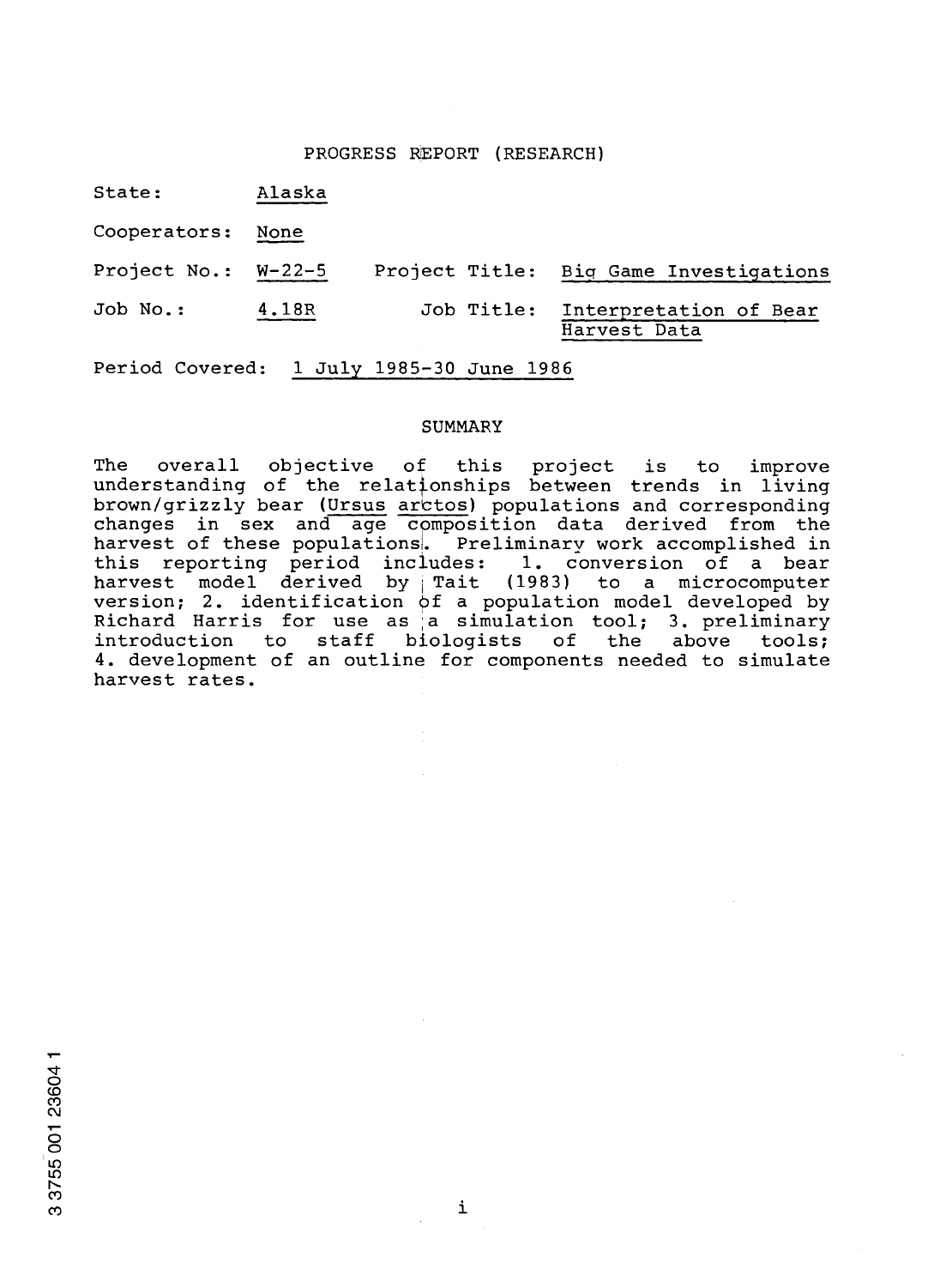#### i CONTENTS

| Appendix A. Outline of a Bear Population Model 6 |  |  |  |  |  |  |  |  |  |  |  |  |  |
|--------------------------------------------------|--|--|--|--|--|--|--|--|--|--|--|--|--|

### BACKGROUND

Brown-grizzly bear (Ursus arctos) managers are faced with the problem of establishing acceptable levels of harvest for a species with a slow growth rate, for which no generally accepted techniques for determining changes in population status exist, through either direct or indirect monitoring (Harris 1986). In some portions of Alaska, the need for such monitoring techniques is particularly strong, as managers attempt to lower grizzly bear numbers in order to reduce bear predation on ungulates. Such reductions are difficult to monitor without techniques for evaluating bear population status or population **growth potential.** <sup>I</sup>

Currently, Alaska's bear man'agers judge trends in bear populations largely by interpreting sex and age data derived from<br>mandatory registration of hunters' bear kills. These judgments mandatory registration of hunters' bear kills. of trends, however, are not conclusive and the same data sets are sometimes interpreted in dramatically different ways. No models are available to evaluate which are the most reasonable or even feasible interpretations. Neither are there models available through which a relationship can be established between bear productivity and sustainable harvest rates. The lack of information in this' regard is important because bear productivity can vary widely in different portions of the state.

I

Better understanding of bear population dynamics is important for interpretation of harvest data and for development of methods for directly assessing the status of living populations. The use of simulation models to mimic the dynamics of the possible responses of a population of animals to a variety of introduced variables is a well-established, relatively inexpensive, and occasionally misused tool of modern game managers who seek to better understand these dynamics (Pojar 1981). For bears, the modeling approach has been most extensively used by Bunnell and Tait (1980, 1981) to model, among other things, sustainable mortality rates (from all causes) as a function of reproductive parameters. Sidorowicz and Gilbert (1981) used a similar model to predict sustainable hunting levels of 2 3%/year for grizzlies in the Yukon. Harris (1984 and unpubl.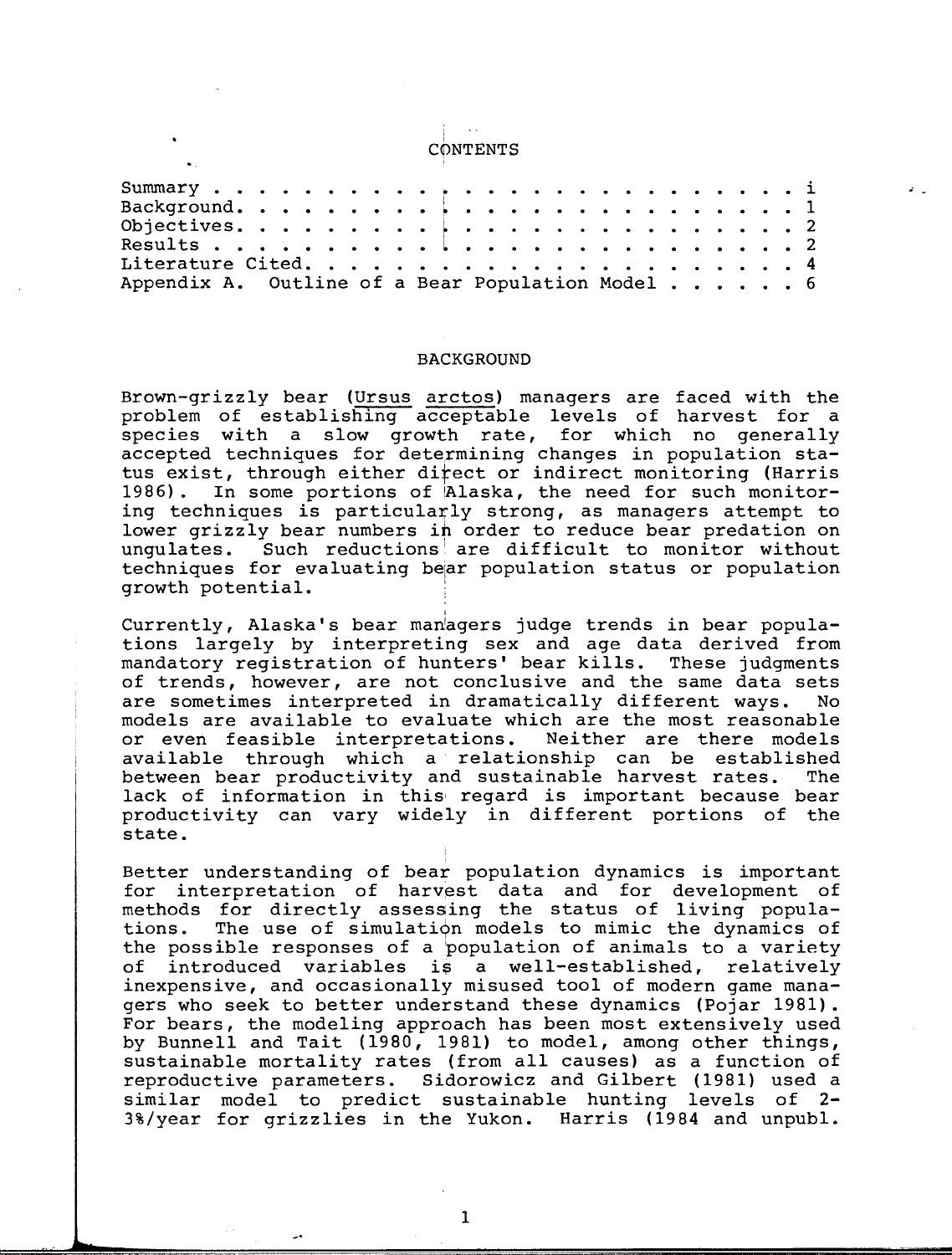data) used the sex and age composition of simulated harvest data from another population model to examine the sensitivity of such data to changes in bear population status or trend and concluded that such data are not very revealing. The bear harvest model prepared by Fraser et al. (1982) is unlikely to work on Alaska data derived from sealing documents because of the absence of effort data from unsuccessful hunters in Alaska.

Tait (1983) has presented a mathematical approach to the analysis of hunter-kill data, which works well on Monte-Carlo simulations of bear populations--but has yet to be tested on<br>real data. Tait's model uses as input exactly the kind of Tait's model uses as input exactly the kind of information on bears available in Alaska as a result of a 14-year history of sealing and aging bears. Meetings between Tait and ADF&G biologists have established that his model has promise as a management tool.

No population or harvest simulation models have been developed for use by Alaska's bear managers for use in helping to manage Alaska bears, although sufficient data are available in several<br>areas to do so. These areas include Game Management Units These areas include Game Management Units (GMU's) 9 and 13 and the North Slope, and similar data are being compiled in ongoing studies in Kodiak and southeastern Alaska.

### OBJECTIVES

 $\ddot{\phantom{1}}$ 

- 1. To identify or construct a bear population simulation model useful to bear managers for improving understanding of the relative importance of various reproductive parameters, harvest rates, and bear vulnerabilities in regard to population growth rates and sustainable harvest rates, and to examine the utility of sex and age composition data derived from harvest records in making conventional interpretations of bear population status.
- 2. To evaluate Tait's harvest data model (Tait 1983) and, to the extent practical, to adapt it as a management tool for use in interpretation of bear harvest data in Alaska.

# I RESULTS

The model developed by Tait (1983) is a "maximum likelihood" model designed to evaluate which population conditions would<br>most likely yield a given set of harvest data. This model has most likely yield a given set of harvest data. worked well in Monte Carlo simulations (Tait 1983) but has yet to be adequately tested using real harvest data. One of the potential problems with real data is that they are imprecise relative to simulation data. In the simulation data sets the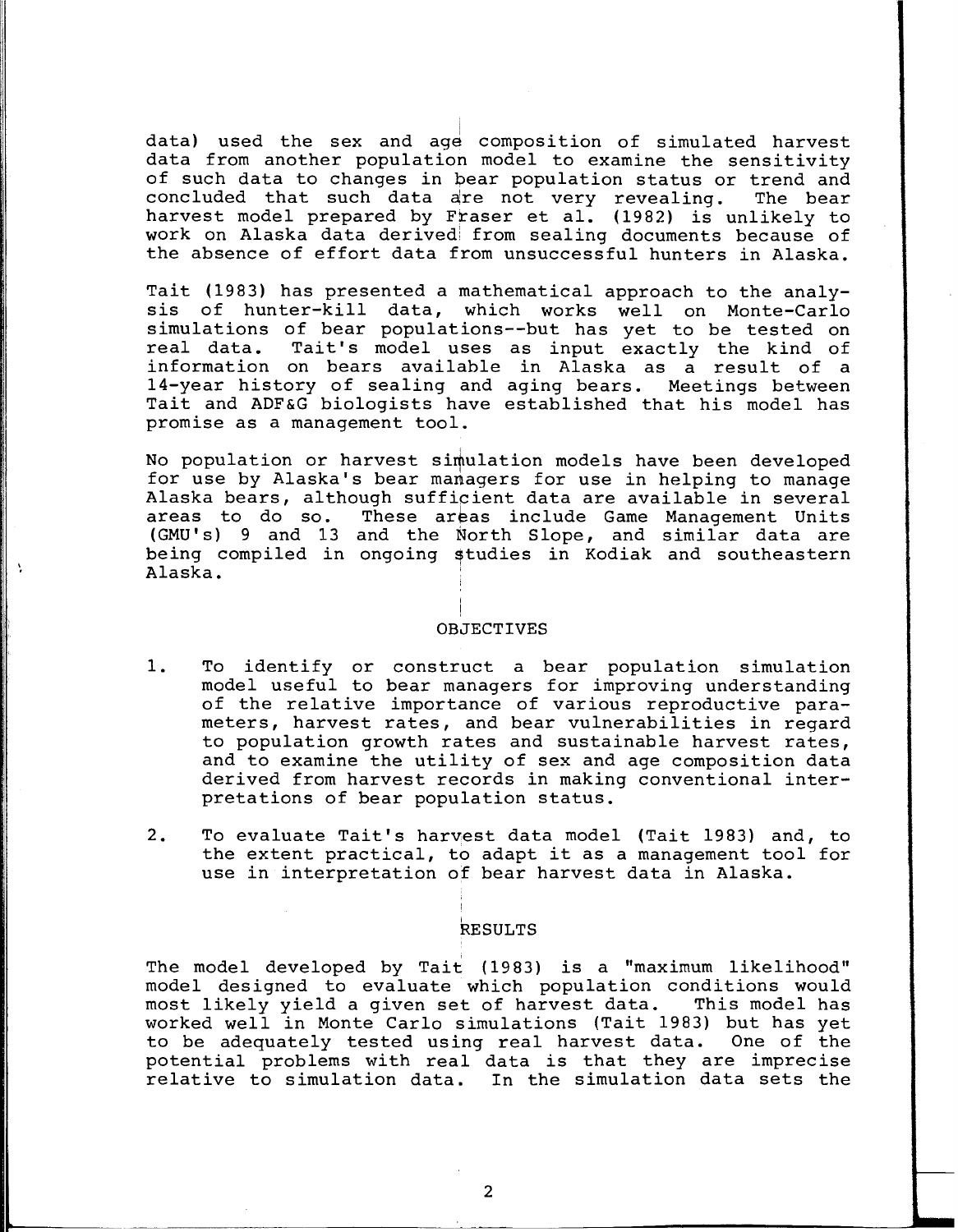bears are all sexed and aged perfectly and all deaths are bears are all sexed and aged perfectly and all deaths are<br>known. This is not true for real data sets, and, to the degree the real data are imprecise, the reliability of the results may also be imprecise. In this project Tait's model was converted from a relatively unwieldy version on the University of British Columbia's computer system to a version that is workable with IBM-compatible microcomputers. This converted model has been run on a few test data sets and is ready for more extensive testing.

Another model similar to that described by Harris (1984) has<br>almost been completed, by Harris, under contract to the almost been completed, by Harris, under contract to Interagency Grizzly Bear Study. Team. This model provides the ability to configure a bear population as desired to represent a declining, stable, or increasing status and to simulate harvest of these populations as desired. The resulting harvest data can .be examined to evaluate the sensitivity of various parameters to reflect the status of the bear population from parameters to reflect the status of the bear population from<br>which the simulated data were drawn. Harris' model is still under development but a final version is expected to be available for our use in 1986. This model can be used to provide test data sets for Tait's model and one such effort was conducted at a workshop held in March 1986.

The Second Alaska Interagency Bear Workshop was held at Chena Hot Springs in March 1986. At this workshop biologists were qiven sets of harvest data derived from Harris' model and asked to interpret the status of the population that yielded these data. Generally, biologists were able to accurately interpret trends in this exercise. However, their ability to predict changes in status (e.g., from stable to decreasing) was typically delayed 7-15 years after the change occurred. As reported by Harris (1984), the adult sex ratio appears to be the most sensitive single parameter in evaluating a change in status based on harvest data.

Current plans are to hold more such workshops to better understand the utility and limitations of sex and age composition of bear harvest data once Harris' model is completed and available. These workshops will be a training exercise for staff involved in bear management.

A technique developed by Miller et al. (in press) gives managers the ability to obtain objective and replicable estimates of bear density. If this estimate is obtained in an area that contains a variety of habitats in the same proportion as a larger surrounding area, then this density estimate can be extrapolated to this larger area to obtain a population estimate. If the harvest of bears in this larger area is known, then managers can divide the number of bears harvested by this<br>population estimate to obtain harvest rate estimates. These population estimate to obtain harvest rate estimates.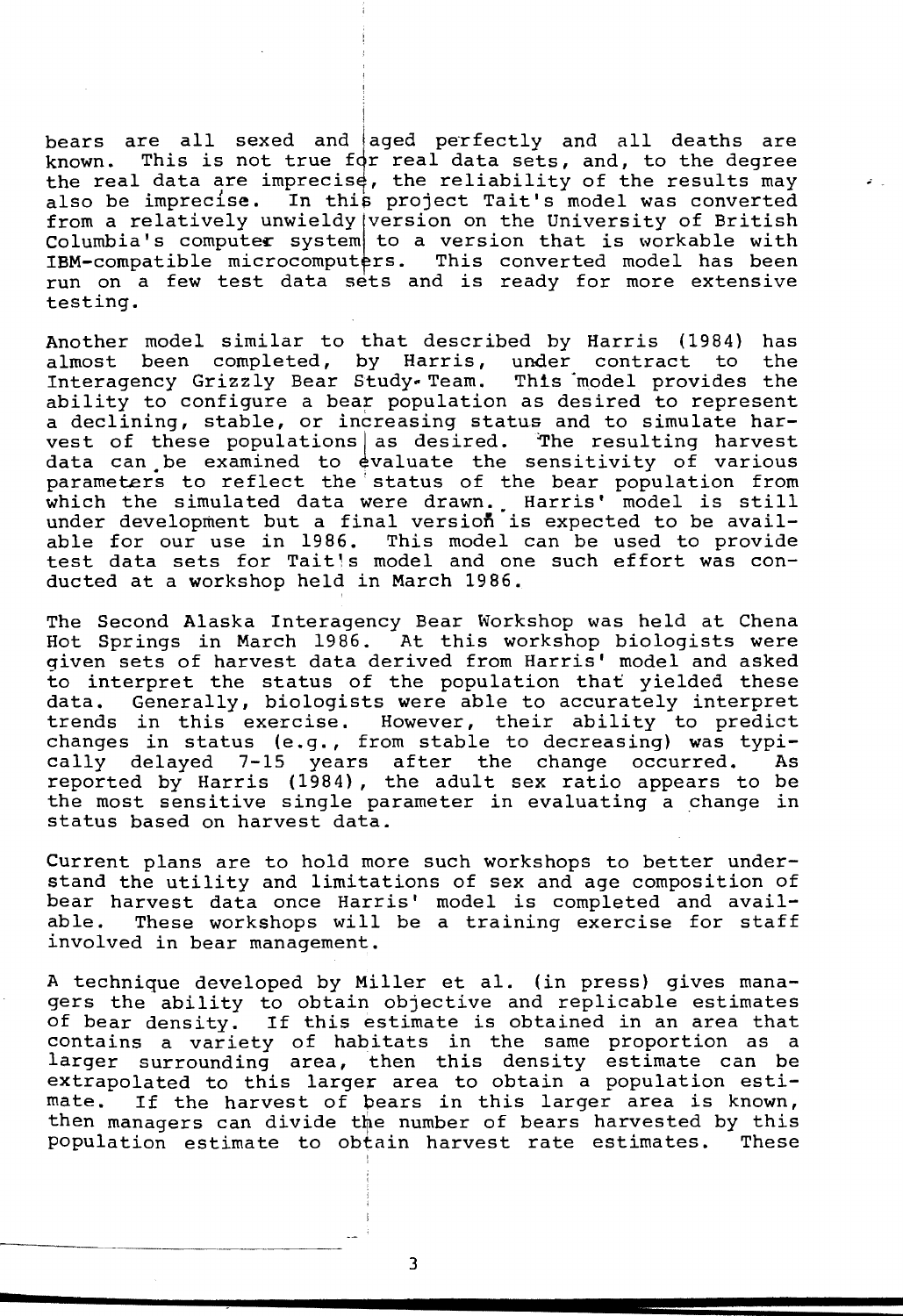estimates can be compared with sustainable harvest rates esti mated from population modeling.

i

Application of this technique in complementary projects in GMU 13 and Subunit 20A wil $\uparrow$  provide field data needed to validate the model's predictions. Trends will be determined using replications of the density estimation procedure described by Miller et al. (in press).  $\sqrt{ }$  Consequently, we anticipate extension of this study\_to take advantage of these opportunities to validate the models. When this study was initiated, validation of these models was limited by the quality of available population assessment techniques.

Sustainable harvest rates can be modeled following the pattern described by Bunnell and Tait (1980). These authors modeled maximum sustainable mortality from all causes (percent/year) as a function of average age at 1st reproduction and average natality rate (litter size/years between litters). Desirable variables for input into a sustainable mortality rates model based on mortalities from harvests in Alaska are outlined in<br>Appendix A. This outlined model is similar in concept to that This outlined model is similar in concept to that under development by Harris: his model may require only slight adjustments to make it fit these needs.

### LITERATURE CITED

Bunnell, F. and D. E. N. Tait. 1980. Bears in models and in reality--Implications to management. Pages 15-25 in Bears--Their biology and management. Bear Biol. Assoc. Conf. Ser. No. 3. Kalispell, Mont.

and 1981. Population dynamics of bears and management implications. Pages 75-98 in C. W. Fowler and T. W. Smith, eds. Dynamics of large mammal populations. Wiley. 477pp.

- Fraser, D., J. F. Gardner, G. B. Kolenosky, and S. Strathern. 1982. Estimation of harvest rate of black bears from age and sex data. Wildl. Soc. Bull. 10(1) :53-57.
- Harris, R. B. 1984. Harvested age structure as an indicator of grizzly bear population status. M.S. Thesis. Univ. of Montana. 204pp.

1986. Grizzly bear population monitoring: Current options and considerations. Montana Forest and Conservation Expt. Sta. School of Forestry, Univ. of Montana, Missoula. Misc. Publ. #45. 80pp.

4

I I

-~--~--

---------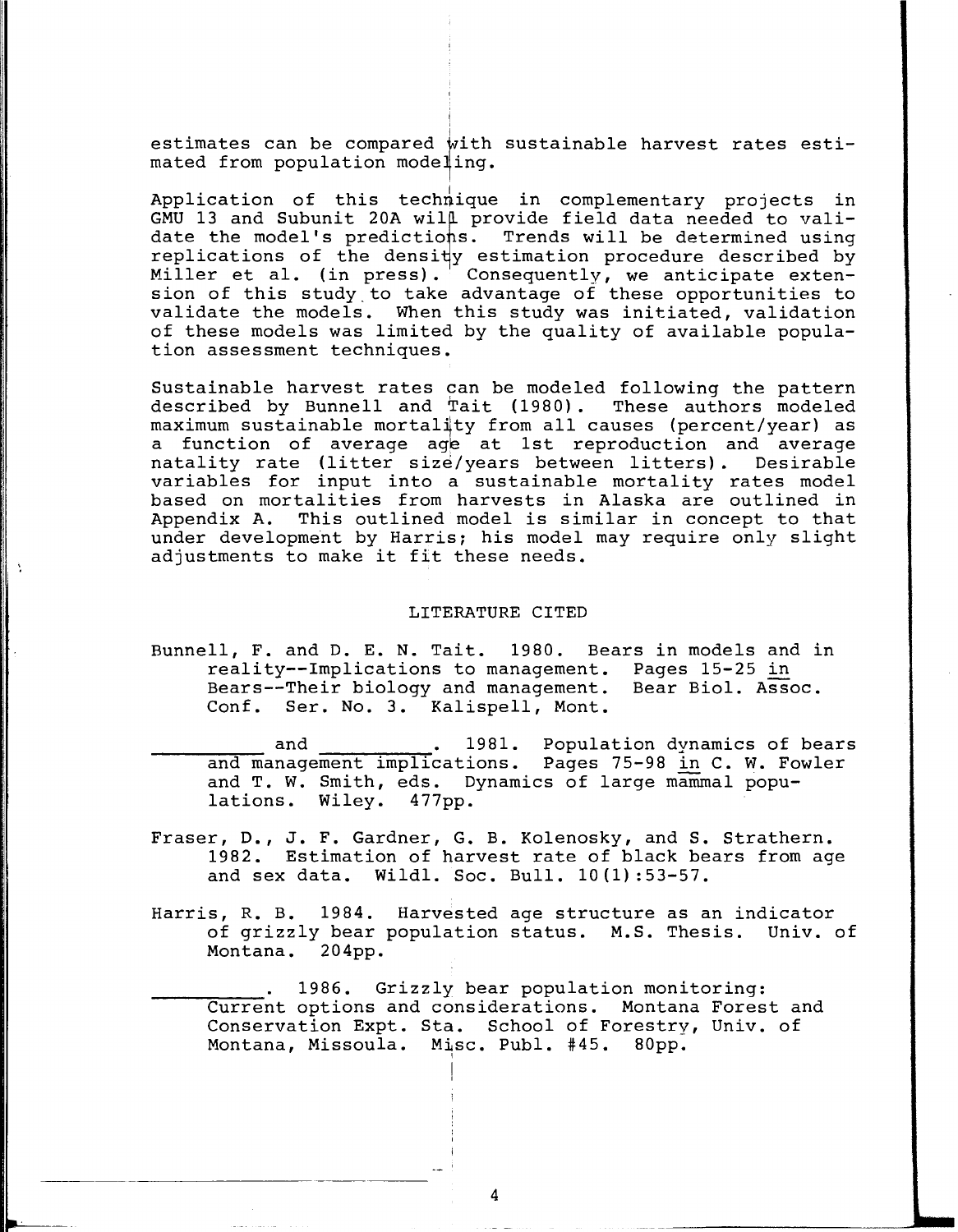- Miller, Sterling D., E. F. Becker, and W. B. Ballard. In press. Density and structure of black and brown-grizzly bear population estimated using modified capture-recapture techniques. ' Intl. Conf. Bear Res. and Manage: 7.
- Pojar, Thomas M. 1981. A management perspective of population modeling. Pages 241-262 in C. w. Fowler and T. W. Smith, eds. Dynamics of large mammal populations. Wiley. 477pp.
- Tait, David E. N. 1983. An analysis of hunter kill data. Ph.D. Thesis. Univ. of British Columbia, Vancouver. 129pp.

I

Sidorowicz, G. A., and F. F. Gilbert.  $1981$ . The management of grizzly bears in the Yukon, Canada. Wildl. Soc. Bull.  $9(2):125-135.$ 

..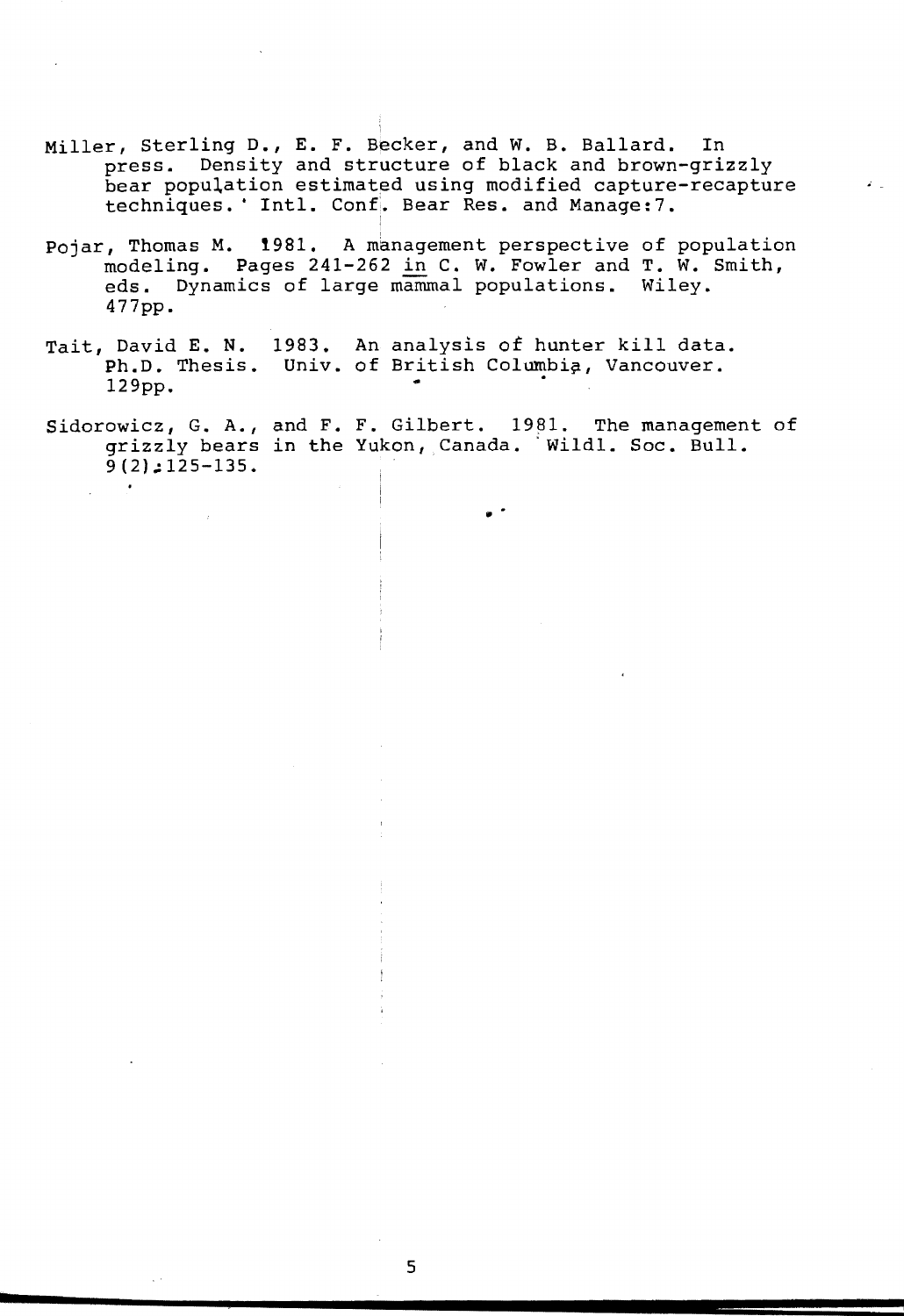# APPENDIX A

# OUTLINE OF BEAR POPULATION MODEL

# I. BASELINE POPULATION PARAMETERS

- A. Population size
- B. % of population that is adult (adults defined as "mean age of 1st successful reproduction of female" (Section IIA) •
- c. Sex ratio of adults
- D. 8 natural or unreported mortality of bears older than age of weaning (assigned randomly to adults)

I

- 1. If mortality occurs to adult females with cub or yearling litters, assume these offspring die
- I 1 2. If mortality occurs to adult females with lit ters of offspring aged 2.0 or older, treat same as a natural separation ("weaning")
- II. RECRUITMENT PARAMETERS (Simple version)
	- A. Mean age at 1st successful reproduction (offspring successfully separated from mother are "weaned")
	- B. Mean litter size (at weaning)
	- C. Mean interval between successful litters (successive successful weanings of litters)
- III. RECRUITMENT PARAMETERS (density-dependent version of simple version)
	- A. Same parameters as above except where II-A and II-B are specified functions of I-C (sex ratio of adults)
- IV. RECRUITMENT PARAMETERS (complex version designed to help identify input parameter values for the simple version)
	- A. Mean age at 1st production of offspring (will be younger than II-A)
	- B. Mean litter size at emergence from natal den: expressed as % of females with litters of 1, 2, and 3 cubs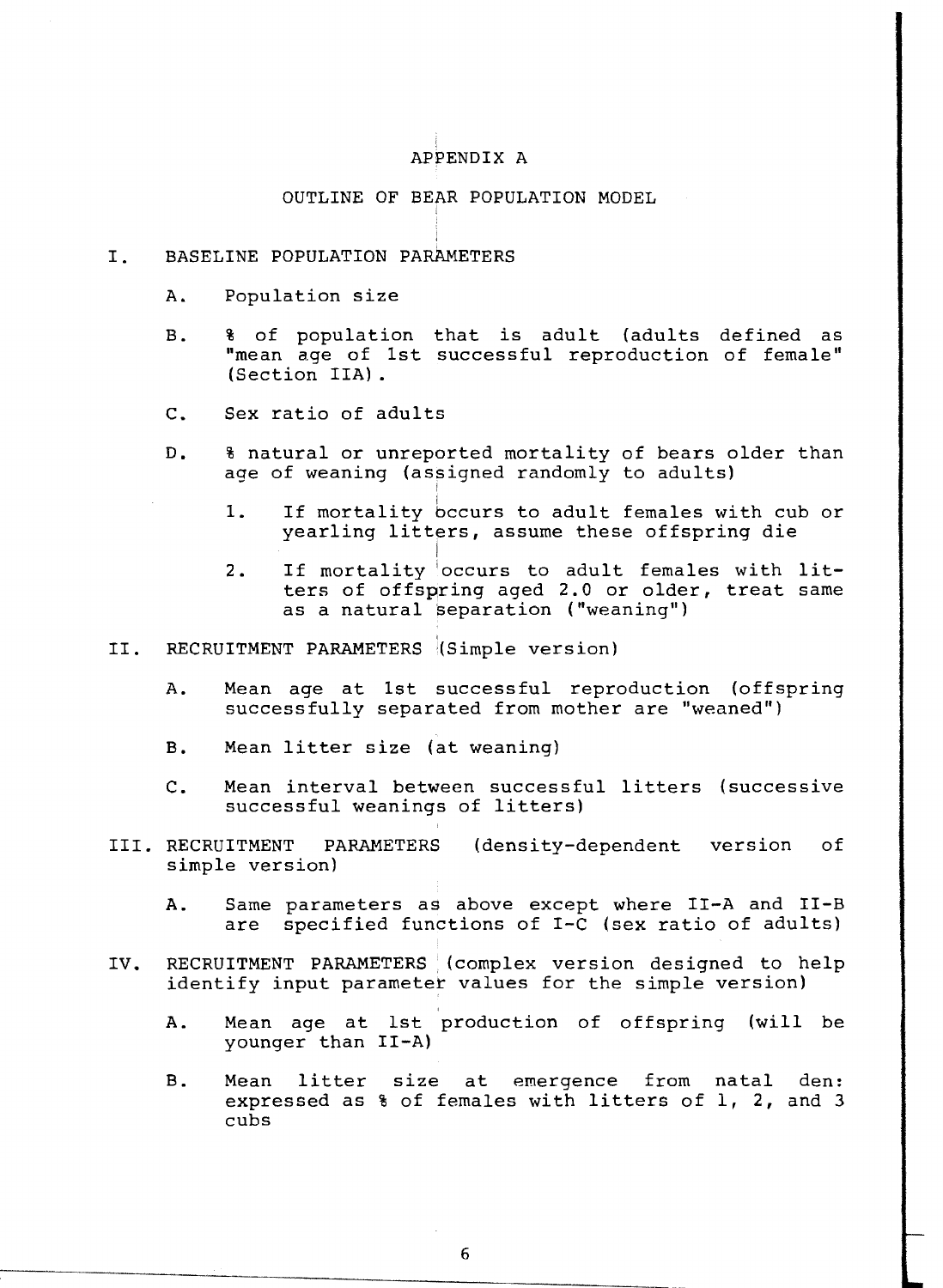C. 8 cubs lost for natal year of litter to emergence as yearling (random]y assign losses to females and then, yearing (randomly assign rosses to remares and then,<br>those females which lose whole litters will produce new litters as follows, with indicated percentages assigned in consideration of the timing of the losses relative to the breeding season)

I

- 1. x% 1 year later (most of these for complete loss of litter before July)
- 2. y% 2 years later
- 3. z% 3 years later
- D. For yearling year of litter

'

- 1. 8 of litters weaned in spring of this year (will be 0% in most areas)
	- a. 8 of females with yearlings producing their next litter in each of the following 3 years (same percentages as in IV.C.l-3, above)
- 2. & of yearlings lost (randomly assign losses to offspring of females and then those females which lose whole litters will produce new litters in the next years according to same percentages as in IV.C.1-3, above)
- E. For 3rd year of life for offspring (2-year-olds)
	- 1. 8 of remaining litters weaned in spring of this year (will be 100% in some areas)
		- a. 8 of females producing their next litter in each of the following 3 years (same percentages as in IV.C.l-3, above)
	- 2. 8 nonhunting mortality for offspring not weaned in spring (assume no hunting mortality and that all of the litters which remain are with mothers until emergence the following year)
		- a. & of the above females that have lost a whole litter and that will produce their next litter in each of the following 3 years  $\sqrt{3}$  (same percentages as in IV.C.1-3, above)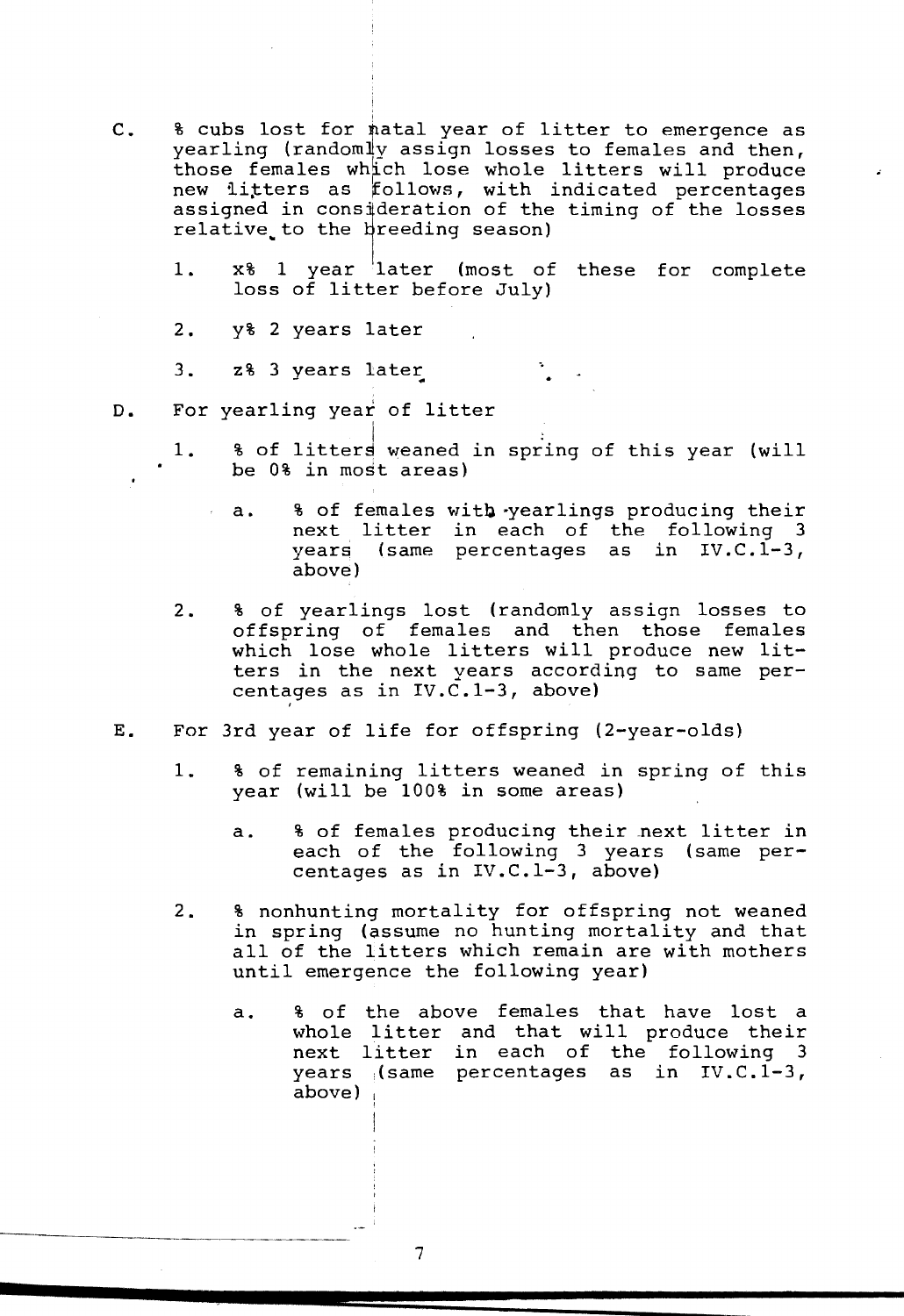- F. For 4th year of life for offspring (3-year-olds)
	- 1. 8 of remaining litters weaned in spring of this year (will be 100% in some areas)
		- a. 8 of these females producing their next  $litter$  in each of the following 3 years (same percentages as in IV.C.l-3, above)
	- 2. 8 nonhunting mortality for offspring not weaned in spring (assume no hunting mortality and that all of these litters are with female until emergence the following year)
		- a. 8 of the above females producing their next  $litter|in$  each of the following 3 years (same percentages as in IV.C.1-3, above)
- G. For 5th year of life for offspring (4-year-olds)

'

- 1. % of remaining litters weaned in spring of this year (will be 100% in some areas)
	- a. & of these females producing their next litter in each of the following 3 years (same percentages as in IV.C.l-3, above)
- 2. 8 nonhunting mortality for offspring not weaned in spring (assume no hunting mortality and that all of these litters are with female until emergence the following year)
	- a. 8 of the above females producing their next litter in each of the following 3 years (same percentages as in IV.C.l-3, above)
- H. For 6th year of life for offspring (5-year-olds) assuming all are weaned in spring
	- 1. % of these females producing another litter in each of the following 3 years (same percentages as in IV.C.l-3, above)

REQUIRED OUTPUTS FROM THIS COMPLEX VERSION MODEL ARE:

'

Mean age at 1st successful reproduction (litter was successfully weaned)

Mean litter size at weaning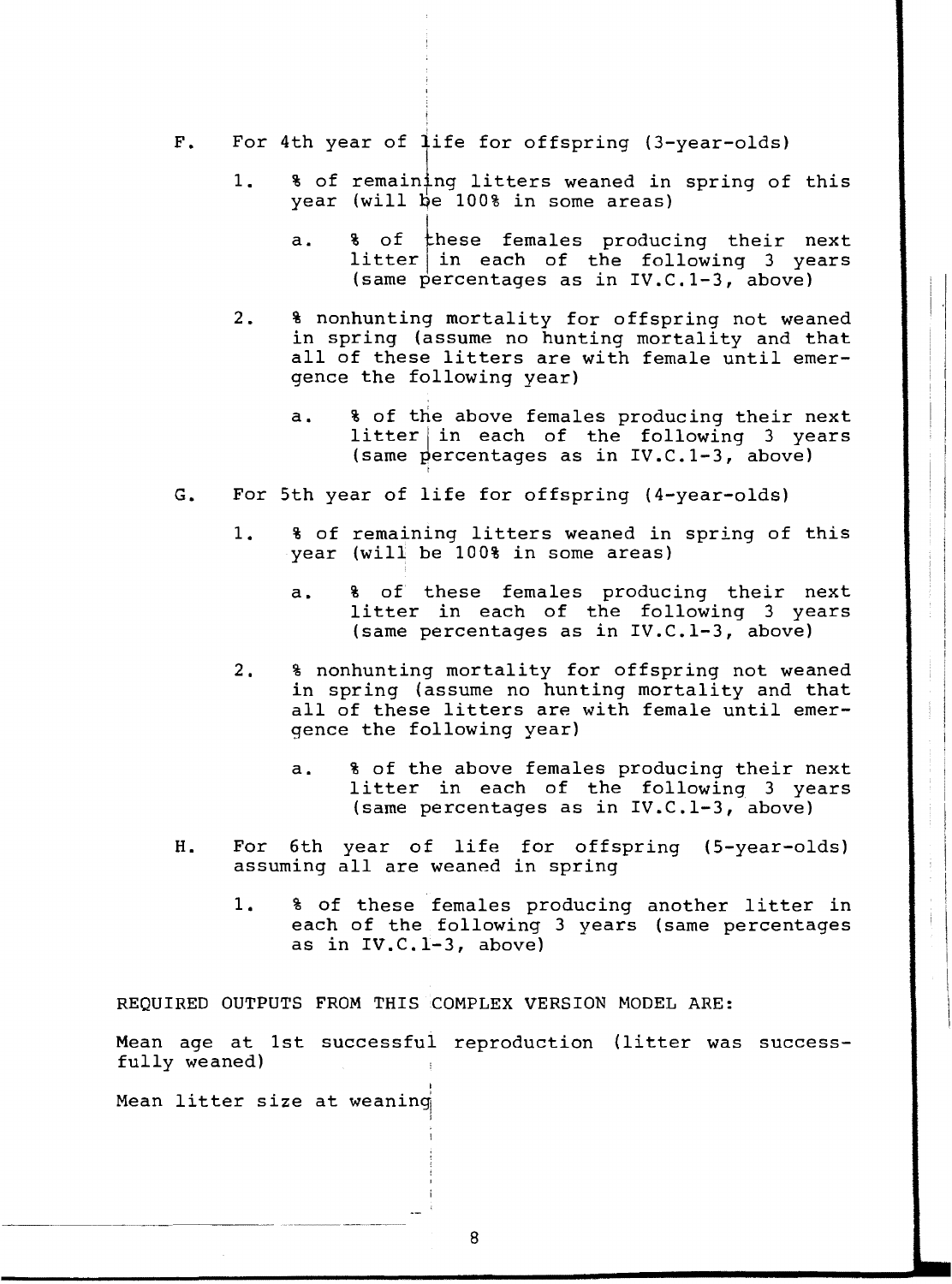Mean litter size at weaning for each age class of weaned lit ters (yearling, 2-, 3-, 4-, and 5-year-olds)

Mean interval and range between successfully weaned litters:

i

No. and % of cub litters that are completely lost No. and & Of cap fitters that are completely lost<br>No. and & of yearling litters that are completely lost No. and % of yearing freens that are completely lost No. and % of 3-year old litters that are completely lost No. and & of 5 year old litters that are completely lost No. and % of 4-year old litters that are completely lost<br>No. and % of 5-year old litters that are completely lost No. and % of all litters, regardless of age class, that are completely lost No. and % of all offspring (age 0) lost No. and % of all offspring (age 0-1) lost before weaning No. and  $\frac{1}{3}$  of all offspring (age 0-1) lost before weaning<br>No. and  $\frac{1}{3}$  of all offspring (age 0-2): lost before weaning No. and % of all offspring (age 0-2) lost before weaning<br>No. and % of all offspring (age 0-3) lost before weaning No. and % of all offspring (age 0 5) lost before weaning<br>No. and % of all offspring (age 0-4) lost before weaning No. and % of all offspring (age 0-5) lost before weaning No. and  $%$  of all offspring (age  $%$  -6) lost before weaning I

#### V. HARVEST PARAMETERS

- A. Assign relative vulnerability parameters (in regard to hunters) to following groups of bears:
	- 1. Spring hunting seasons
		- a. Adult males
		- b. Adult females without litters

I

- c. Adult females with litters of newborn offspring
- d. Adult females with litters of yearling offspring
- e. Adult females with litters of offspring aged 2.0 or older
- $f.$  Subadult males (from age of weaning to age of reproductive maturity)
- g. Subadult ' females (from age of weaning to age of reproductive maturity)
- 2. Fall hunting seasons

a. Adult males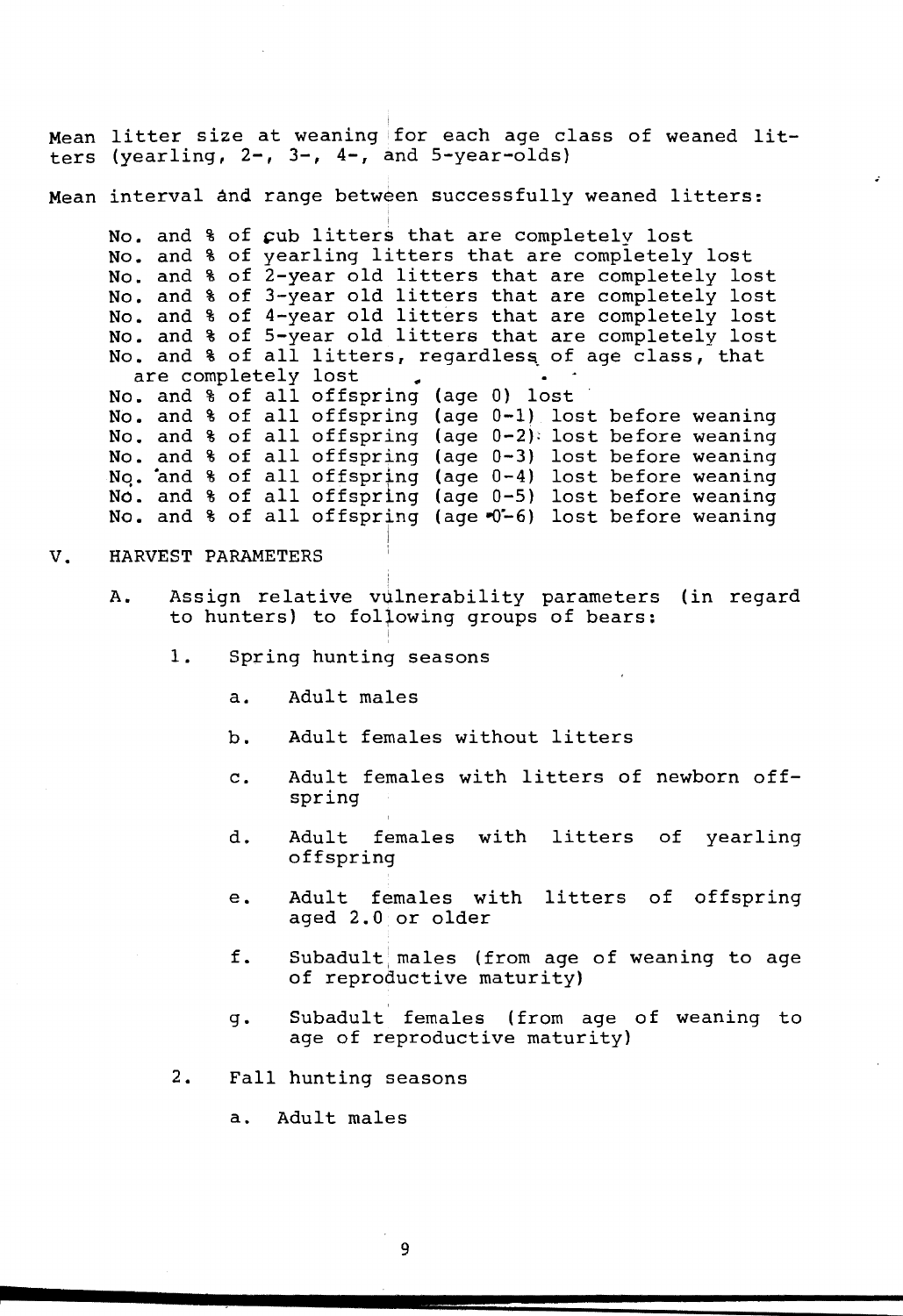- b. Adult females without litters
- c. Adult females with litters of newborn offspring i
- d. Adult females with litters of yearling offspring
- e. Adult females with litters of offspring aged 2.0 or older
- f. Subadult males (from age of weaning to age of reproductive maturity)
- g. Subadult females (from age of weaning to age of reproductive maturity)
- B. Effort index for season (this is designed so that by increasing these values while holding everything else constant an increased & harvest will result). This index should be set annually to permit, for example, closure of seasons in alternate years
	- 1. Index for spring season

i

2. Index for fall season

The initial population described in Part I reproduces according to the parameters in Parts II, III, or IV (the parameters for II or III can either be estimated directly or through use of<br>the submodel described in Part IV). This population is harthe submodel described in Part IV). This population is har-<br>vested according to the parameters in Part V. Model outputs vested according to the parameters in Part V. Model outputs<br>for Part IV are described above. Suggested outputs from the for Part IV are described above. final model include the following:

Harvest data for each year and for variable (specified) numbers of years lumped together:

Number and % of bears harvested in whole population; Number and % of bears harvested in each sex and age class; Number and mean age of harvested males older than 5; Number and mean age of harvested females older than 5; Sex ratio (% males) of harvested bears older than 5; Number and mean age of all harvested males; Number and mean age of all harvested females; Sex ratio (% males) of all harvested bears.

Population data for remnant population at end of harvest year (or specified harvest period) :

Number of bears in population; Number and % in each sex and age class;